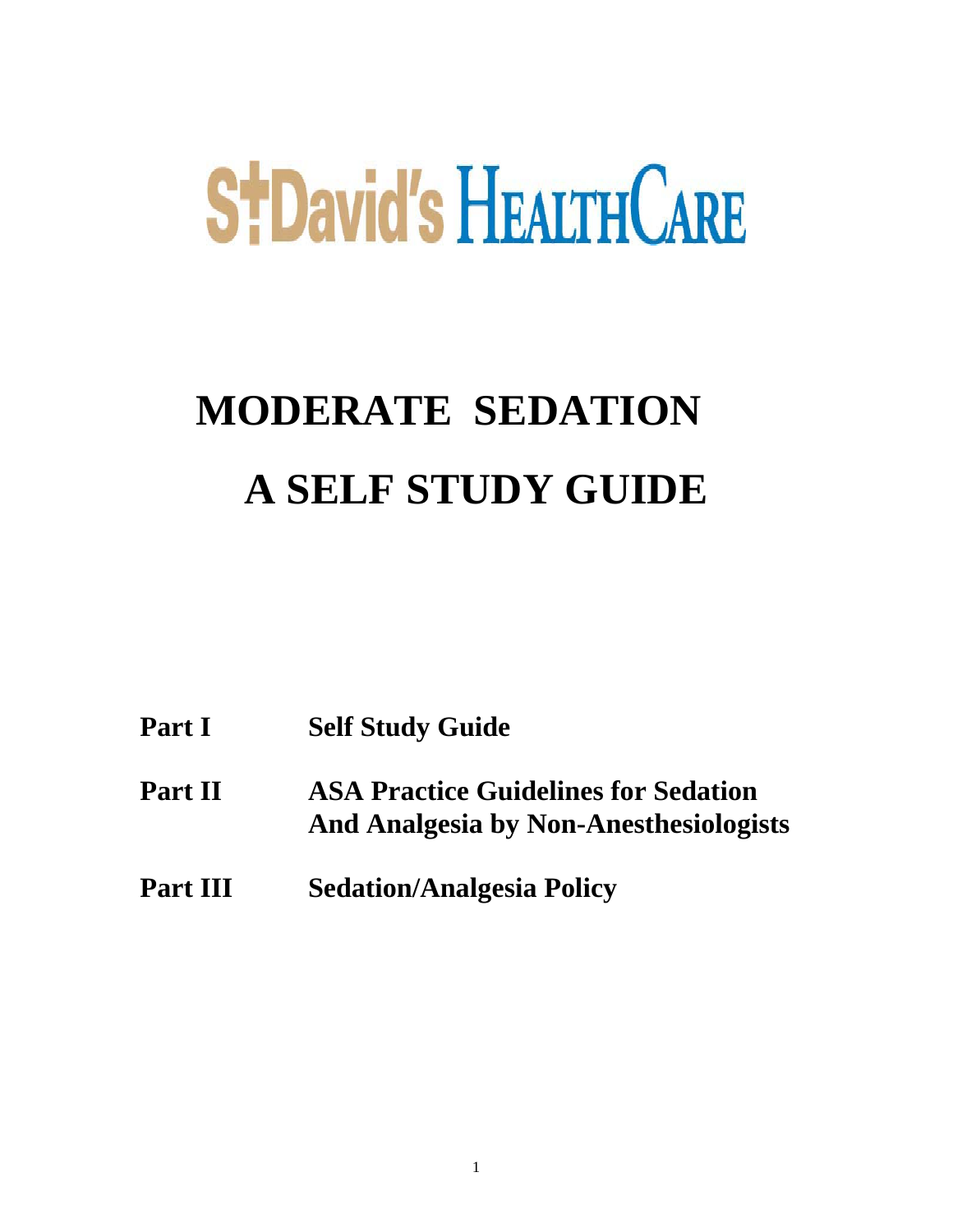# **Introduction**

Diagnostic and surgical procedures are being performed in a variety of settings throughout the hospital. This self-study program has been developed to increase your awareness and reinforce your understanding of the use of moderate sedation. It includes indications/contraindications for moderate sedation, accepted medications administration guidelines, and monitoring requirements. Part I is dedicated to an overall review of the principles of moderate sedation, Part II includes the American Society of Anesthesiology's *Practice Guidelines For Sedation And Analgesia by Non-Anesthesiologist.* Part 3 is a post-test. Completion of this self-study packet includes learning the following material, satisfactory completion of the post-test and returning the post-test to the Medical Staff Office. Completion of this self-study is required to qualify for privileges to administer Moderate Sedation at St. David's Medical Center.

#### **Purpose**

The purpose of this self-study packet is to increase and reinforce your knowledge of responsibilities and guidelines associated with the care of individuals requiring moderate sedation. On completion of this self-study program, you should be able to:

- 1. Recognize indications and contraindication for moderate sedation.
- 2. State appropriate monitoring techniques and requirements for patients undergoing moderate sedation.
- 3. Identify medications frequently used for moderate sedation, administration guidelines, and potential complications/side-effects.
- 4. Evaluate and manage expected and unexpected outcomes of moderate sedation

#### **Part I**

#### **Definition**

Conscious Sedation more accurately termed Sedation/Analgesia or Moderate Sedation describes a state that allows patients to tolerate unpleasant procedures while maintaining adequate cardiorespiratory function and the ability to respond purposefully to verbal commands and tactile stimulation. Sedation/Analgesia may also be referred to as S/A throughout the remainder of the module. Moderate sedation does not refer to medications given for postoperative pain relief, pre medication, or pain control during Labor & Delivery. *The ability to independently maintain a patent airway is an important distinguishing feature of moderate sedation***.** Moderate sedation of the patient is generally achieved when there is an onset of slurred speech. Deep sedation involves the use of medication to induce a controlled state of depressed consciousness or unconsciousness in which the patient may experience partial or complete loss of protective reflexes including the ability to independently and continuously maintain a patent airway. The deeply sedated patient may not be easily aroused and may not purposefully respond to verbal commands or physical stimulation. Only anesthesia providers may purposefully administer deep sedation. It should be recognized that sedation is a continuum. A patient may progress from one degree of sedation to another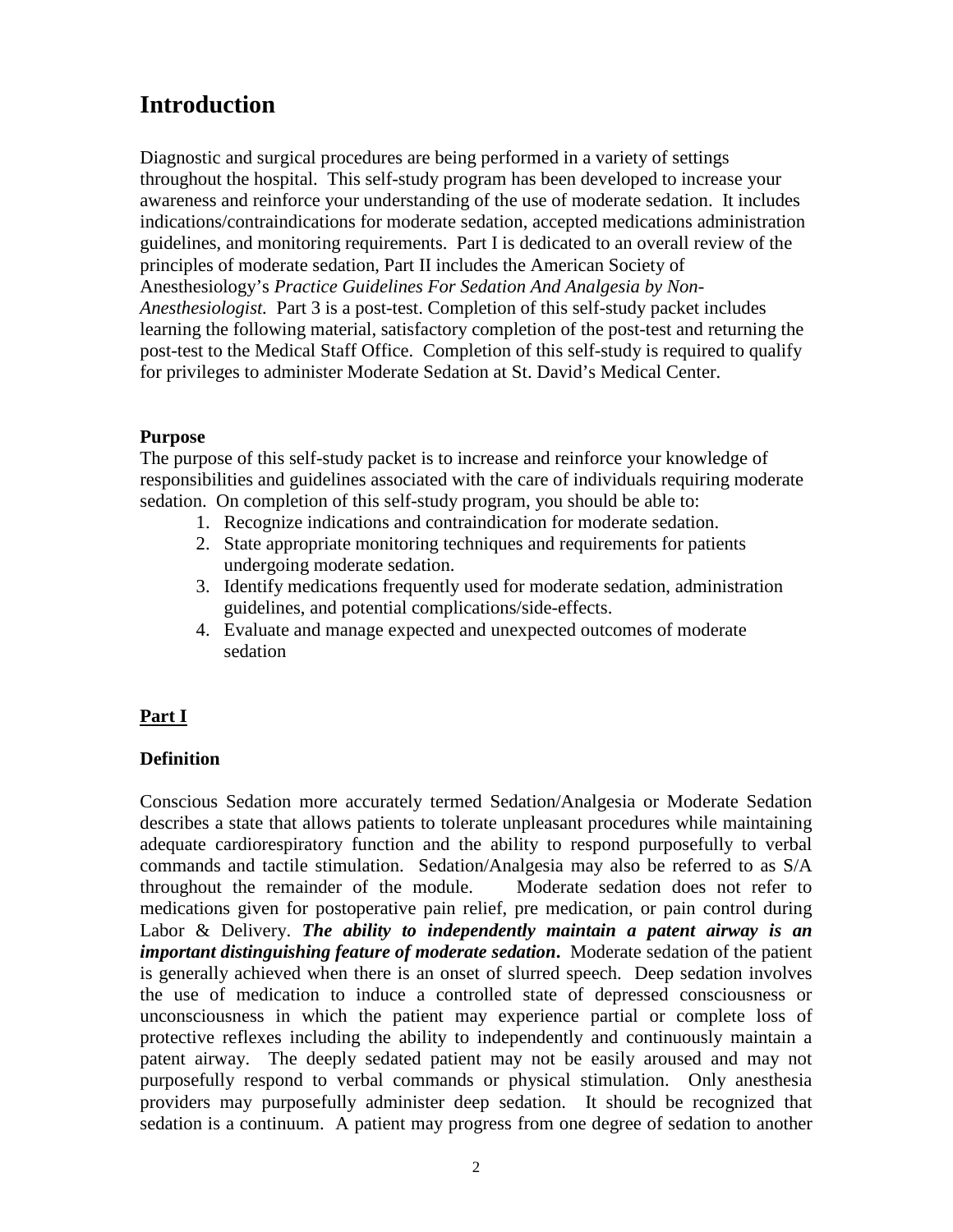depending on their underlying medical status, the medication(s) administered, dosage and route of administration. It is important therefore that the monitoring and staffing requirements be based on the patient's acuity and the potential response of the patient to the procedure. Progress from one level of sedation to another requires appropriate changes in monitoring and observation of the patient.

The responsibilities of those care providers, physician or nurse, administering conscious sedation is to prepare and monitor the patient before, during and after the procedure. **Informed consent, including options and risks, for both the procedure and the level of sedation must be obtained prior to the procedure and prior to the patient sedative medication.** For outpatient procedures, before sedating the patient, discharge and follow up instructions may need to be given to the patient and/or the person responsible for transporting the patient post-sedation.

 $\overline{\phantom{a}}$ 

|                                          | <b>Minimal</b><br><b>Sedation</b><br>(Anxiolysis)           | <b>Moderate Sedation/</b><br>Analgesia<br>("Conscious<br>Sedation") | Deep<br>Sedation/<br>Analgesia                                        | General<br>Anesthesia                     |
|------------------------------------------|-------------------------------------------------------------|---------------------------------------------------------------------|-----------------------------------------------------------------------|-------------------------------------------|
| Administering<br><b>Clinicians</b>       | LVN: po, IM, rectal<br>RN/Physicians: po, IM,<br>IV. rectal | Sedation-trained RN.<br>Credentialed physicians                     | Anesthesiologist<br><b>Emergency Medicine</b>                         | Anesthesiologist Only                     |
| <b>Responsiveness</b>                    | Normal response to<br>verbal stimulation                    | Purposeful** Response<br>to verbal or tactile<br>stimulation        | Purposeful** Response<br>following repeated or<br>painful stimulation | Unarousable Even with<br>painful stimulus |
| Airway                                   | Unaffected                                                  | No intervention<br>required                                         | Intervention<br>may be required                                       | Intervention<br>often required            |
| <b>Spontaneous</b><br><b>Ventilation</b> | Unaffected                                                  | Adequate                                                            | May be<br>Inadequate                                                  | Frequently<br>Inadequate                  |
| Cardiovascular<br><b>Function</b>        | Unaffected                                                  | Usually<br>Maintained                                               | Usually<br>Maintained                                                 | May be<br>Impaired                        |

**Minimal Sedation (Anxiolysis)** is a drug-induced state during which patients respond normally to verbal commands. Although cognitive function and coordination may be impaired, ventilatory and cardiovascular functions are unaffected.

**Moderate Sedation / Analgesia (" Conscious Sedation")** *is a drug-induced depression of consciousness during which patients respond purposefully to verbal commands, either alone or accompanied by light tactile stimulation. No interventions are required to maintain a patent airway, and spontaneous ventilation is adequate. Cardiovascular function is usually maintained.*

**Deep Sedation/Analgesia** is a drug-induced depression of consciousness during which patients cannot be easily aroused but respond purposefully following repeated or painful stimulation. The ability to independently maintain ventilatory function may be impaired. Patients may require assistance in maintaining a patent airway, and spontaneous ventilation may be inadequate. Cardiovascular function is usually maintained.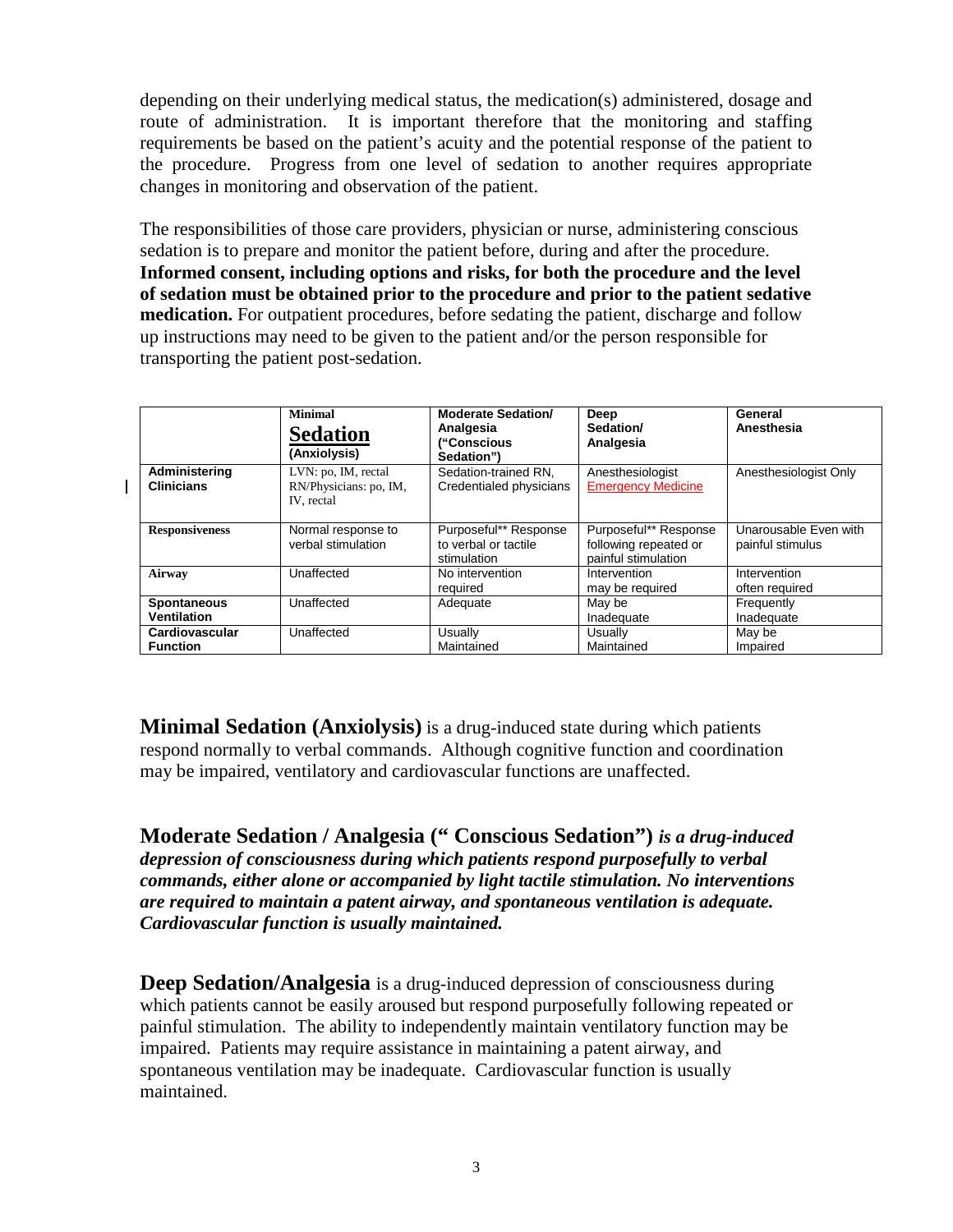**General Anesthesia** is a drug-induced loss of consciousness during which patients are not arousable, even by painful stimulation. The ability to independently maintain ventilatory function is often impaired. Patients often require assistance in maintaining a patent airway, and positive pressure ventilation may be required because of a depressed spontaneous ventilation or drug-induced depression of neuromuscular function. Cardiovascular function may be impaired

Because sedation is a continuum, it is not always possible to predict how an individual patient will respond. Hence, practitioners intending to produce a given level of sedation should be able to rescue patients whose level of sedation becomes deeper than initially intended. *Individuals administering Moderate Sedation/Analgesia ("Conscious Sedation") should be able to rescue patient who enters a state of deep Sedation/Analgesia (including the ability to manage a compromised airway and provide adequate oxygenation and ventilation).*

Monitored Anesthesia Care does not describe the continuum of depth of sedation; rather it describes "a specific anesthesia service in which an anesthesia provider has been requested to participate in the care of the patient undergoing a diagnostic or therapeutic procedure."

# **Physician Pre-Procedure Assessment**

- 1. The physician will explain the procedure, S/A options, and the risks, benefits, and alternatives associated with each to the patient.
- 2. The Sedation/Analgesia Form will be completed by the physician prior to ordering and administering moderate sedation.
- 3. Complete a thorough assessment to include the following:
	- a. ASA classification
	- b. Airway assessment
	- c. All components of the History and Physical

#### **The ASA Physical Status Classification System**

**\_\_\_\_\_\_\_\_\_\_\_\_\_\_\_\_\_\_\_\_\_\_\_\_\_\_\_\_\_\_\_\_\_\_\_\_\_\_\_\_\_\_\_\_\_\_\_\_\_\_\_\_\_\_\_\_\_\_\_\_\_\_\_\_\_\_\_\_\_\_\_\_**

**ASA I A normal healthy patient ASA II A patient with mild systemic disease ASA III A patient with severe systemic disease ASA IV A patient with severe systemic disease that is a constant threat to life ASA V A moribund patient who is not expected to survive without operation ASA VI A declared brain-dead patient whose organs are being removed for a donor purposes**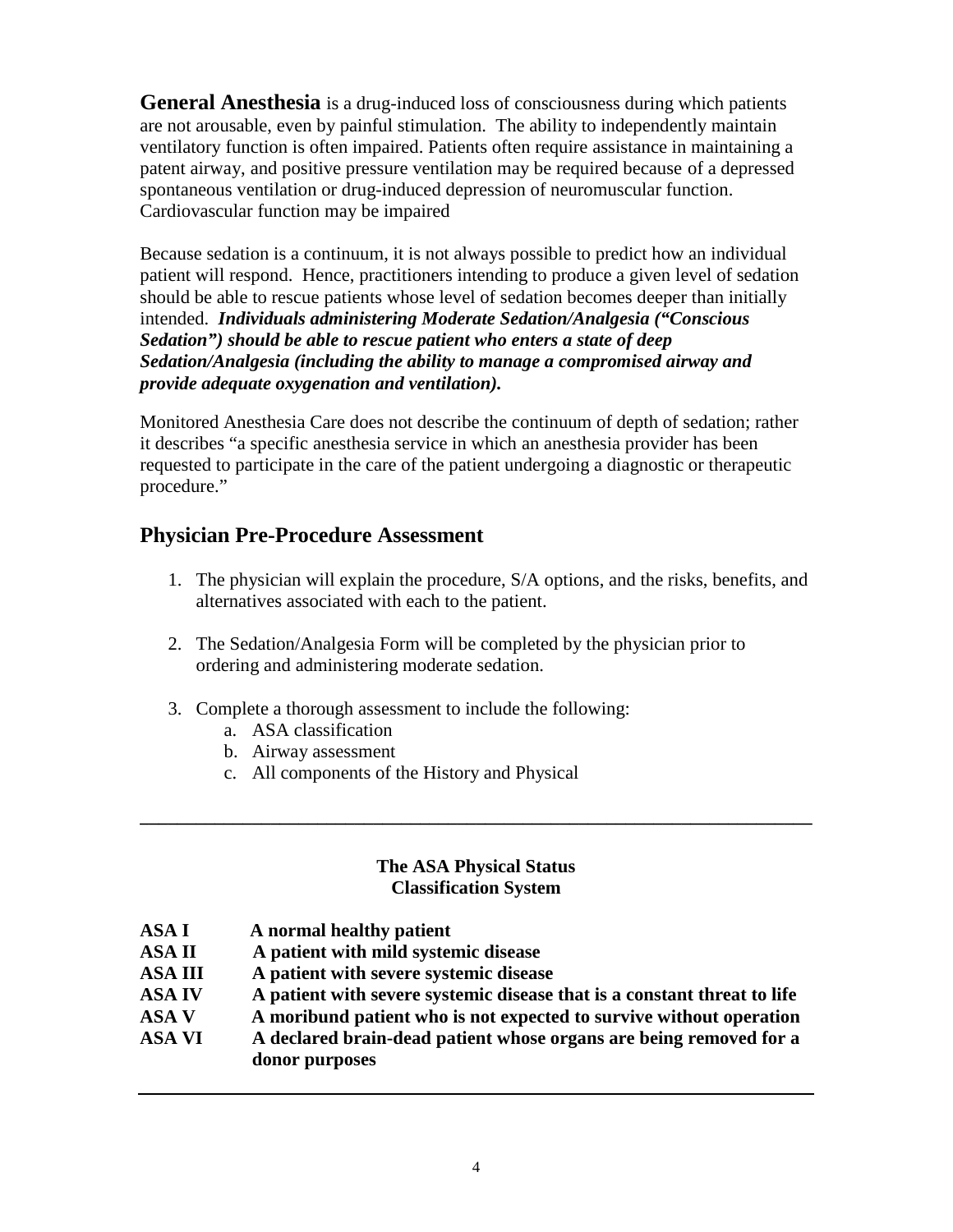- 4. Using the findings of the pre-procedural assessment, determine if the patient is an appropriate candidate for moderate sedation. Pregnant patients may not receive S/A from a non-Anesthesiologist and an Anesthesia consult should be considered for patients who have a significant airway restriction and/or a life-threatening, severe systemic disease.
- 5. Based on clinical findings, the procedure, and the patient's needs, develop a plan for S/A and document it on the Sedation/Analgesia Form.
- 6. Re-evaluate the patient immediately prior to administration of S/A.

It should also be determined when the patient last ate and drank. The recommendation is: no solid food or full liquids for at least 6-8 hours or none after midnight and no clear liquids for at least 2-3 hours prior to the sedation. In cases where sedation is part of an emergency procedure, careful clinical judgment is required to determine an appropriate level of sedation that does not place the patient at an unacceptable risk for regurgitation and aspiration. The procedure and sedation may be delayed until the risk is diminished. In cases where the procedure cannot be delayed without causing further harm to the patient, practitioners should take precautions to minimize the risk of aspiration.

In anesthesiology, the **Mallampati score**, also **Mallampati classification**, is used to predict the ease of intubation. It is determined by looking at the anatomy of the oral cavity; specifically, it is based on the visibility of the base of uvula, faucial pillars (the arches in front of and behind the tonsils) and soft palate. Scoring may be done with or without phonation. A high Mallampati score (class 4) is associated with more difficult intubation as well as a higher incidence of sleep apnea.

Modified Mallampati Scoring is as follows:

Class 1: Full visibility of tonsils, uvula and soft palate

Class 2: Visibility of hard and soft palate, upper portion of tonsils and uvula

Class 3: Soft and hard palate and base of the uvula are visible

Class 4: Only Hard Palate visible

Class 0: visibility of Epiglottis

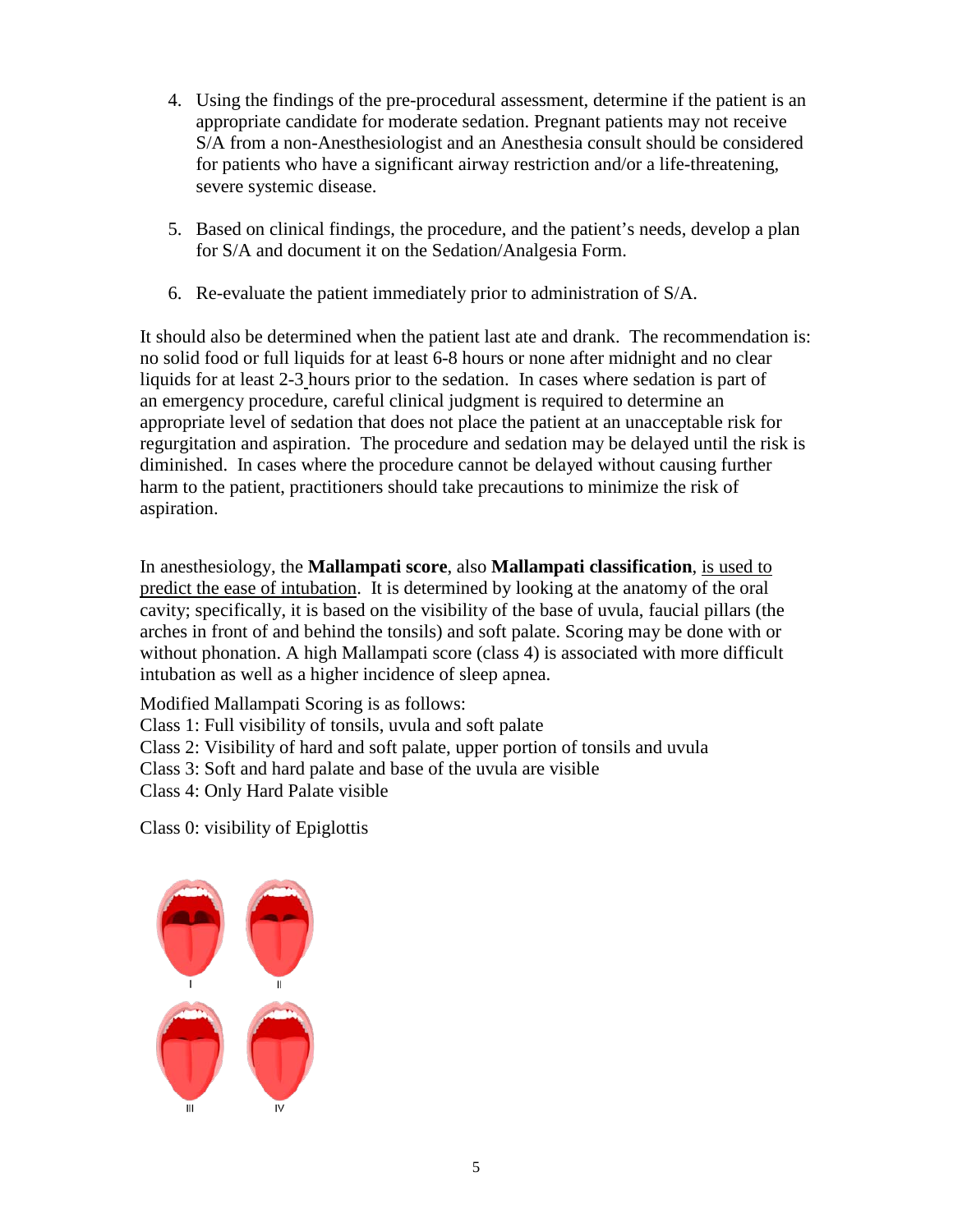# **Equipment and Supplies**

Prior to sedating the patient the health care practitioner needs to assure that all monitoring equipment required for moderate sedation is present and functioning. Since moderate sedation depresses the level of consciousness while allowing the patient to maintain their airway independently, the physician and nurse's responsibility must focus on assessing parameters that may be impacted by sedating medications. Observations of the patient before, during and after the period of sedation are crucial. Discrete changes in patient status are often observed before noticeable changes in vitals signs and other parameters occur. Consistent with the ABC's of resuscitation –Airway, Breathing and Circulation – the ability to maintain an open airway should be assessed and documented by determining the level of consciousness and arousability of the patient. Baseline level of consciousness prior to sedation should also be assessed and documented. Breathing should be assessed through the use of continuous pulse oximetry and observation of respiratory rate, depth and effort. Circulation should be assured through monitoring of blood pressures, pulse and cardiac rhythm. Hypoxemia is often reflected by cardiac dysrythmias (especially bradycardia), necessitating the need for continuous heart monitoring throughout the period of sedation and recovery. Hemodynamic changes can reflect physiological alterations such as circulating volume changes, vasoconstriction, vasodilatation and other effects of sedation and/or the accompanying procedure. A patent, operational intravenous site should be established prior to sedation and maintained through the recovery stage of sedation. Resuscitation equipment and personnel skilled in advanced life support including airway management should also be available.

Emergency Equipment for Sedation and Analgesia:

Appropriate emergency equipment should be available whenever sedative or analgesic drugs capable of causing cardiorespiratory depression are administered. The table below should be used as a guide, which should be modified depending on the individual practice circumstances. Items in brackets are recommended when infants or children are sedated.

- Intravenous equipment
	- Gloves
	- Tourniquets
	- Alcohol wipes
	- Sterile gauze pads
	- Intravenous catheters [24- or 22-G]
	- Intravenous tubing [pediatric "microdrip" (60 drops/ml)]
	- Intravenous fluid
	- Three-way stopcocks
	- Assorted needles for drug aspiration, intramuscular injection [intraosseous] bone marrow needle]
	- Appropriately sized syringes
	- Tape
	- Basic airway management equipment
		- Source of compressed oxygen (tank with regulator or pipeline supply with flowmeter)
		- Source of suction
		- Suction catheters [pediatric suction catheters]
		- Yankauer-type suction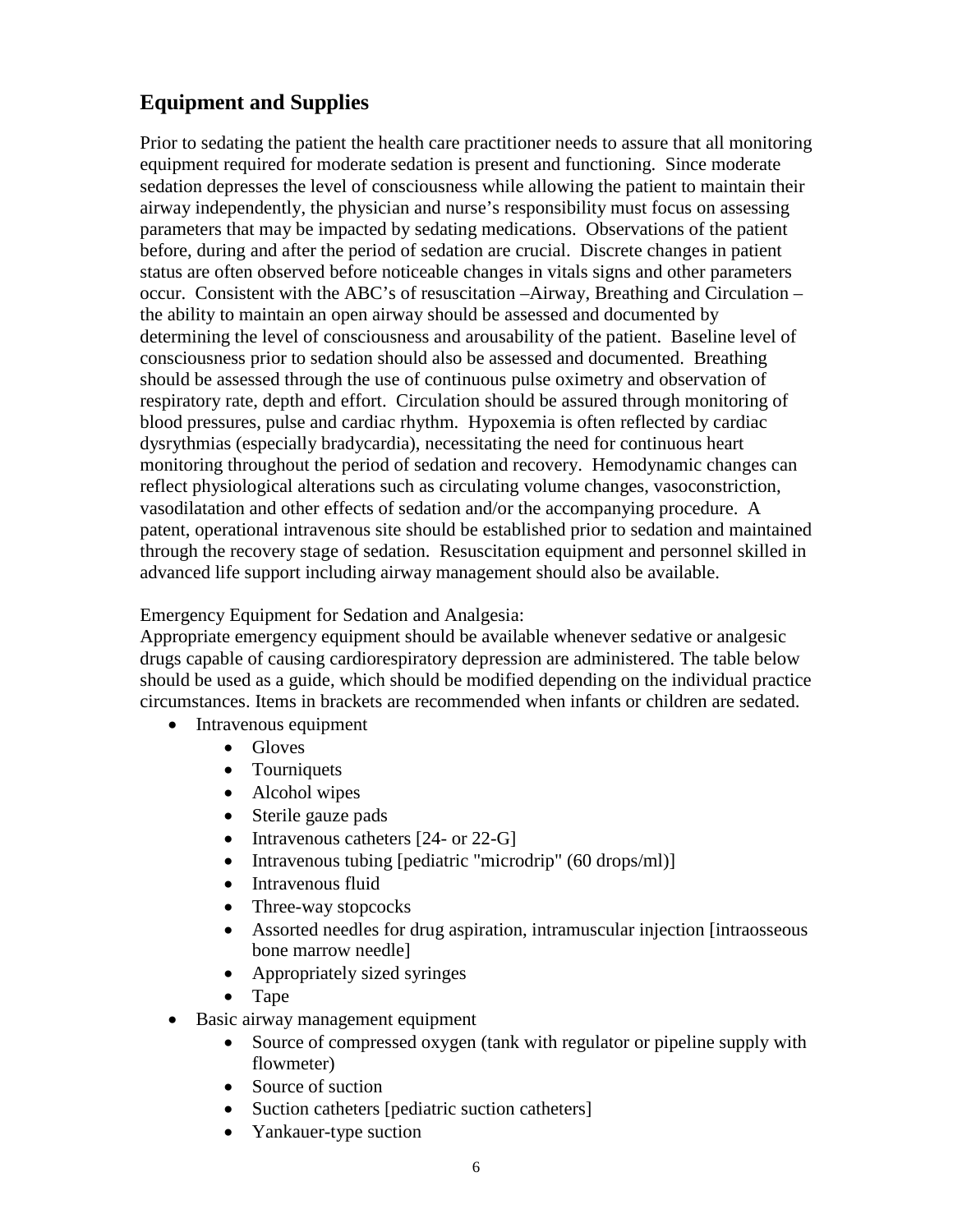- Face masks [infant/child]
- Self-inflating breathing bag-valve set [pediatric]
- Oral and nasal airways [infant/child-sized airways]
- Lubricant
- Advanced airway management equipment (for practitioners with intubation skills)
	- Laryngoscope handles (tested)
	- Laryngoscope blades [pediatric]
	- Endotracheal tubes
		- Cuffed; 6.0, 7.0, or 8.0 mm ID [Uncuffed; 2.5, 3.0, 3.5, 4.0, 4.5, 5.0, 5.5, or 6.0 mm ID]
	- Stylet (appropriately sized for endotracheal tubes)
- Pharmacologic antagonists
	- Naloxone
	- Flumazenil
- Emergency medications
	- Epinephrine
	- Ephedrine
	- Atropine
	- Lidocaine
	- Glucose, 50% [10% or 25%]
	- Diphenhydramine
	- Hydrocortisone, methylprednisolone, or dexamethasone
	- Diazepam or midazolam
	- Ammonia spirits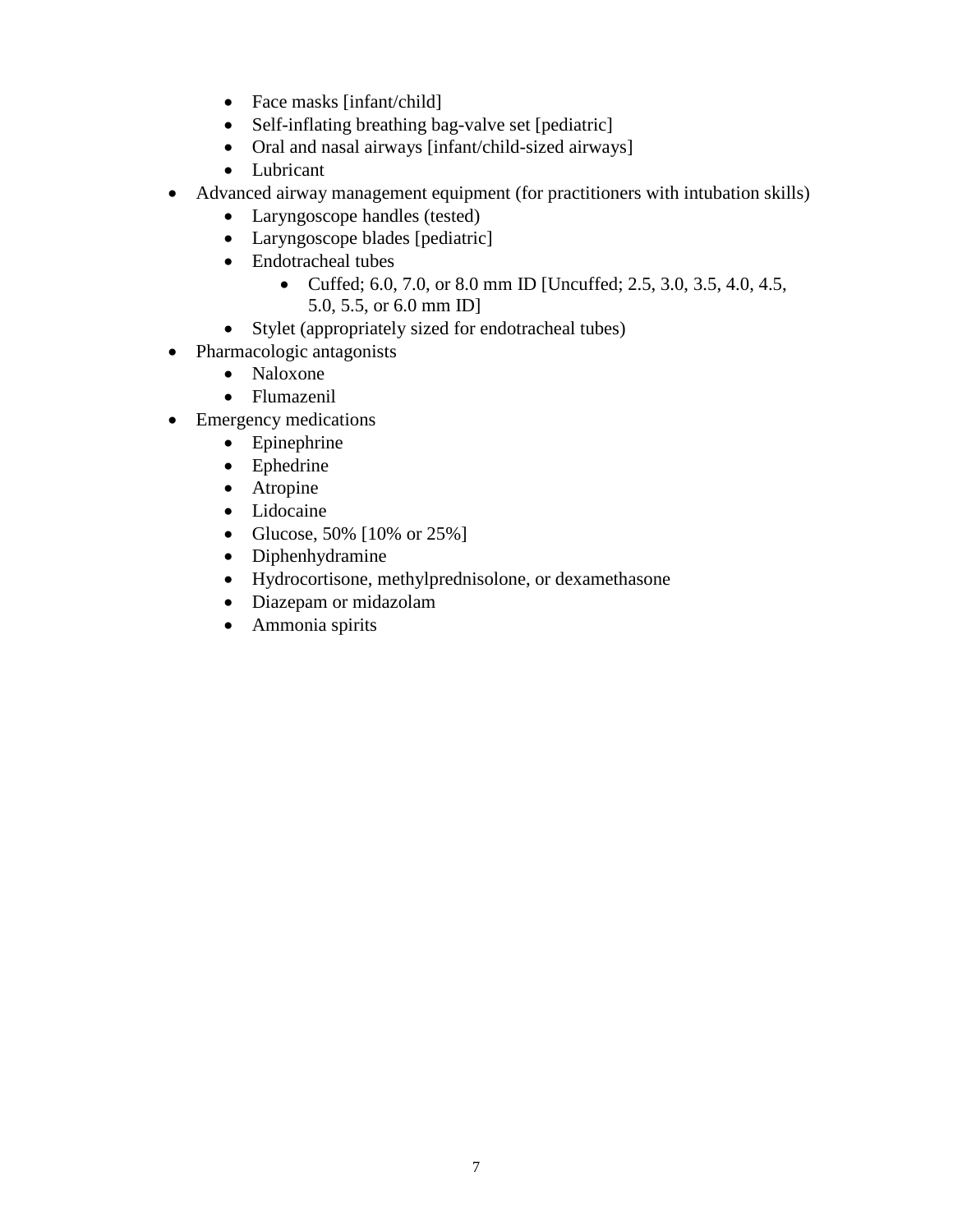# **Agents Used for Moderate Sedation**

Moderate sedation is achieved by administering pharmacological agents. The most common route of administration is intravenous (although medications may be given orally (PO), rectally, intramuscularly (IM), subcutaneous (SQ), or nasally. The most commonly used agents are benzodiazepines, narcotics, barbiturates, and certain hypnotics (such as chloral hydrate)

The agents used depend on the type, duration and intensity of the procedure. Physicians and nurses who do not have privileges in anesthesiology should not administer drugs classified as anesthetic agents, including but not limited to, ketamine, sodium pentothal, methohexital, etomidate and nitrous oxide. Differences in patient's health status with variable ability to metabolize medications should be considered when selecting and administering the medications. The nurse is responsible for validating the physician's order, obtaining the medications, and assuring administration of medications according to the hospital's policy. This includes the **right medication** in the **right dose,** to the **right patient,** over the **right time** frame **and the right route.** All medications, including reversal agents, should be documented on the appropriate patient permanent record.

Moderate sedation is achieved using the same medications and delivery methods used for anesthesia and deep sedation. Health care providers monitoring the sedated patient must demonstrate knowledge of anatomy, physiology, dysrhythmia recognition, complications related to moderate sedation, and knowledge of the pharmacology of the medications and the reversal agents. They must also have the skills necessary to assess, diagnose, and treat any complications that may rise.

#### **The importance of incremental dosing of these sedative agents cannot be over emphasized**

# **Benzodiazepines**

Benzodiazepines have anti-anxiety, anti-convulsing, sedation, muscle relaxation, and amnesic properties. The medications used in the Operating Room in this category are midazolam (Versed) and diazepam (Valium)

Midazolam (Versed) is a short acting benzodiazephine CNS depressant. It is indicated for moderate sedation prior to short diagnostic or surgical procedures, either alone or with narcotic. It may be administered IV, IM, PO, rectally, or nasally. The most common route of administration is IV.

Midazolam is a potent sedative agent that must be given slowly. Administration over 2 or more minutes is prudent. Never give as a single large bolus dose. Rapid or excessive IV doses may result in respiratory depression or arrest. If not recognized and treated promptly, death or hypoxic encephalopathy may result.

The initial IV dose may be as little as 0.5-2.0mg, but should not exceed 2.5mg in a healthy adult. It should be titrated to the desired effect. Slurred speech is an excellent indicator of an adequate dose. Lower doses should be used for patients over 60 years of age, debilitated patients, or patients receiving narcotics.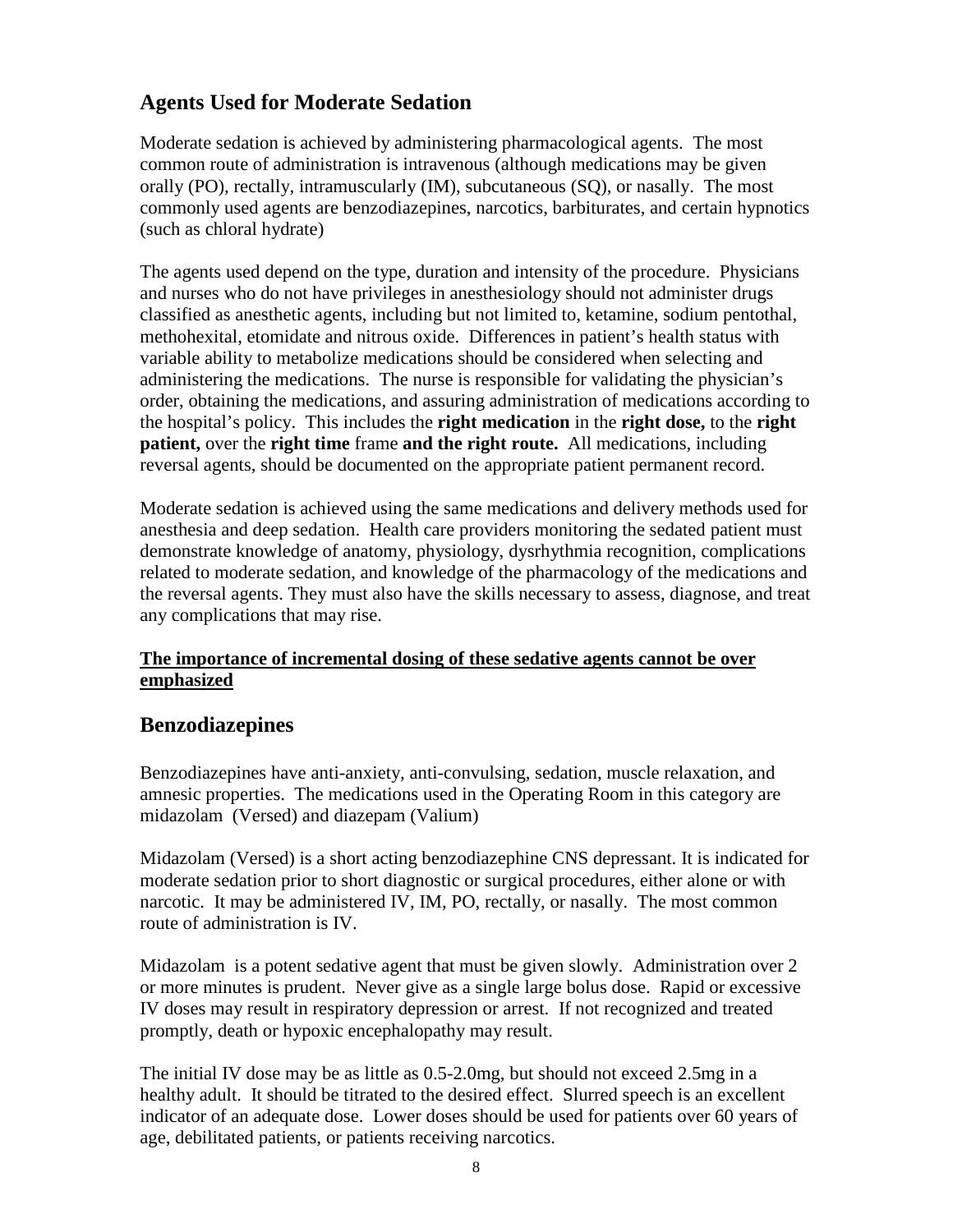Sedation after IV injection is usually achieved within 3 to 5 minutes. The duration of effect ranges from 1 to 6 hours after IV injection. The half-life ranges from 1.2 to 12.3 hours.

Midazolam should not be used on patients with known benzodiazepine hypersensitivity or acute narrow-angle glaucoma. Adverse reactions from IV administration include hiccups, nausea, vomiting, over sedation, headache, coughing, and pain at the injection site.

Diazepam (Valium) has been replaced for the most part by midazolam but still used occasionally for moderate sedation and as a premedication for non-painful procedures. Like midazolam, diazepam is indicated for moderate sedation prior to short diagnostic or surgical procedures, either alone or with a narcotic. It may be administered IV, IM, or PO, although IM administration is very painful and not recommended.

The IV dose may range from 2-20mg in a healthy adult, although 10mg or less is usually sufficient. It should be administered in 1-2mg increments every 2 minutes until the desired effect is achieved. As with midazolam, slurred speech is an excellent indicator of an adequate dose. Lower doses should be used for elderly or debilitated patients. Sedation after IV injection is usually achieved within 3-5 minutes. The half-life ranges from approximately 32-90 hours. Diazepam is extremely irritating to the tissue and should be injected through a large vein. This drug cannot be mixed with other medications or diluted due to precipitation. It should be injected as close to the IV cannula as possible. Adverse reactions include venous thrombosis, phlebitis, apnea, and hypotension.

Diazepam can be given orally as a premedication prior to many non-painful surgical procedures. It is very effective as an anxiolytic. Generally patients less than 50 years of age can be given 10 mg of Valium PO (orally) for premedication. Patients older than 50 years of age should be given 5 mg or less of Valium PO for premedication. Specifically these medications should be used with caution in elderly, chronically ill or debilitated patient.

# **Opioids**

Narcotics are naturally occurring or synthetic opioids that act to provide analgesia, sedation, and elevate the pain threshold. They may be classified as agonists, mixed agonists-antagonists, or partial agonists by their activity at the opioid receptors.

Fentanyl (Sublimaze) is a synthetic opioid. It is indicated for analgesic action of short duration in procedures such as endoscopies. If given alone, dosage should begin at 0.5 -2 mcg/kg given incrementally. If given in conjunction with a benzodiazepine a smaller dose should be used. The average patient usually requires 25-100mcg given incrementally. Fentanyl has an immediate response and provides excellent analgesia. The half-life is 2-4 hours.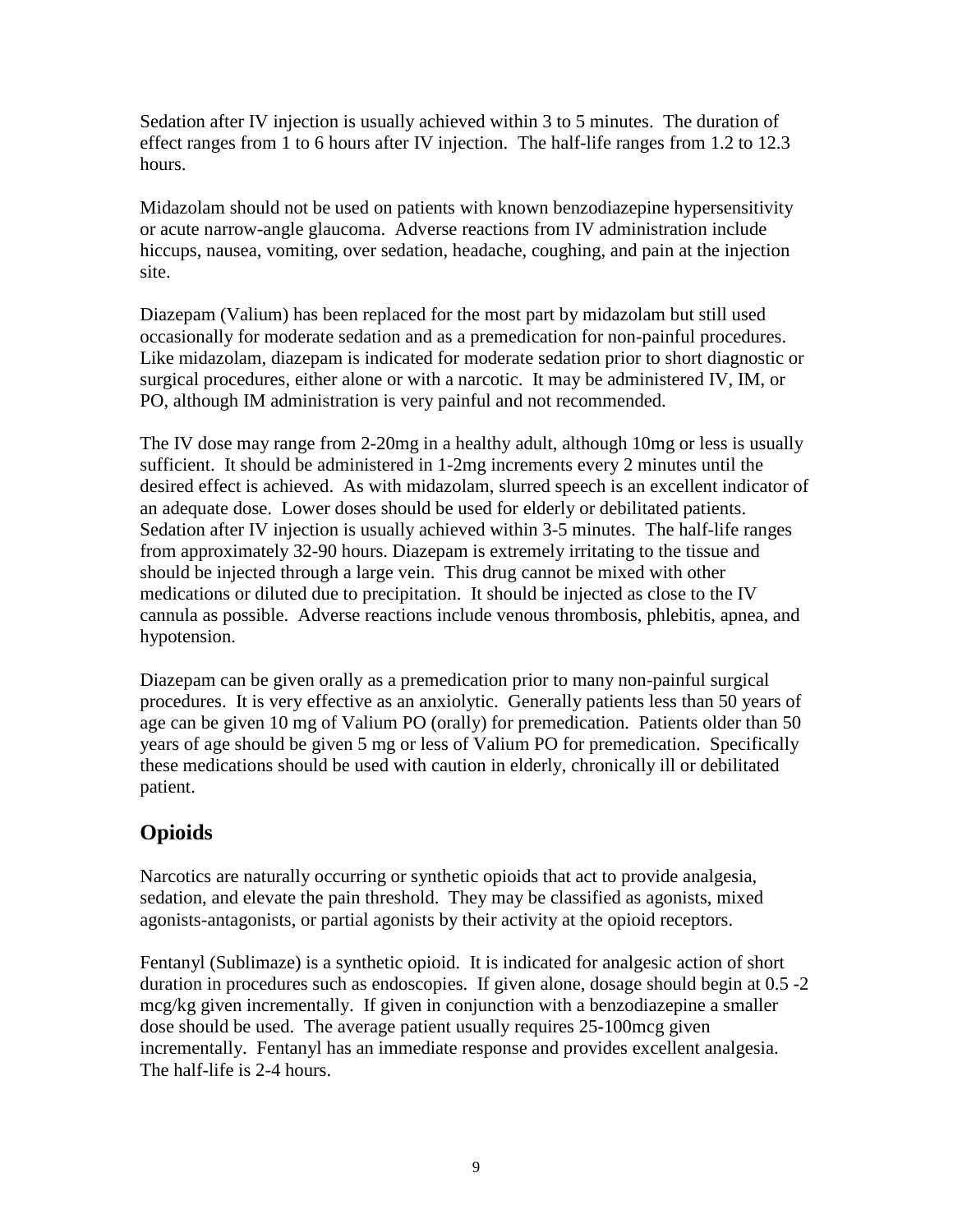Rapid IV administration can lead to a rigid chest wall and difficulty breathing. This effect may be reversed with naloxone (Narcan) or may require a depolarizing muscle relaxant and intubation.

| <b>MEPERIDINE</b>         |                                                              |
|---------------------------|--------------------------------------------------------------|
| (Demerol)                 |                                                              |
| Dose & Route of           | $Adults -$                                                   |
| Administration            | IV/IM: $1-3$ mg/kg (50-150 mg)                               |
|                           | $Children -$                                                 |
|                           |                                                              |
|                           | IV/IM: $1-3$ mg/kg (Max. 4-5 mg/kg)                          |
| Time to Peak Effect       | Intravenous: 1 to 3 minutes                                  |
|                           | Intramuscular: 30 to 90 minutes                              |
|                           | Rectal: 120 minutes; Not recommended                         |
|                           | (onset 1 to 2 minutes with IV, and 10 to 15 minutes with IM  |
|                           | or oral)                                                     |
| <b>Duration of Action</b> | 2 to 4 hours                                                 |
| <b>Adverse Reactions</b>  | Respiratory depression – more common in infants, with        |
|                           | rapid infusion and co-administration with other CNS          |
|                           | depressant medications.                                      |
|                           | Seizures- May precipitate seizures in patients with          |
|                           | underlying seizure disorders. Its metabolite, normeperidine, |
|                           | may cause seizures. Not recommended to be administered       |
|                           | on a chronic basis or as a continuous infusion.              |
|                           |                                                              |
|                           | Delirium                                                     |
|                           | Nausea                                                       |
|                           | Vomiting                                                     |
|                           | Urinary retention                                            |
|                           | Pruritus                                                     |
|                           | Dysphoria                                                    |
|                           | Smooth muscle spasm                                          |
|                           | Hypotension-Most common in patients with hemodynamic         |
|                           | instability and/ or hypovolemia; may in part be histamine    |
|                           | related.                                                     |
|                           |                                                              |
|                           |                                                              |
| Drug Interactions         | Concomitant administration of other respiratory              |
|                           | depressants, including benzodiazepines, increases the        |
|                           | risk of respiratory depression.                              |
|                           | Concomitant administration with phenytoin may<br>٠           |
|                           | decrease the analgesic effect.                               |
|                           | Naloxone or nalmefene may precipitate normeperidine-         |
|                           | induce seizures.                                             |
|                           | CNS toxicity potentiated by concomitant administration       |
|                           | with tricyclic antidepressants and phenothiazine.            |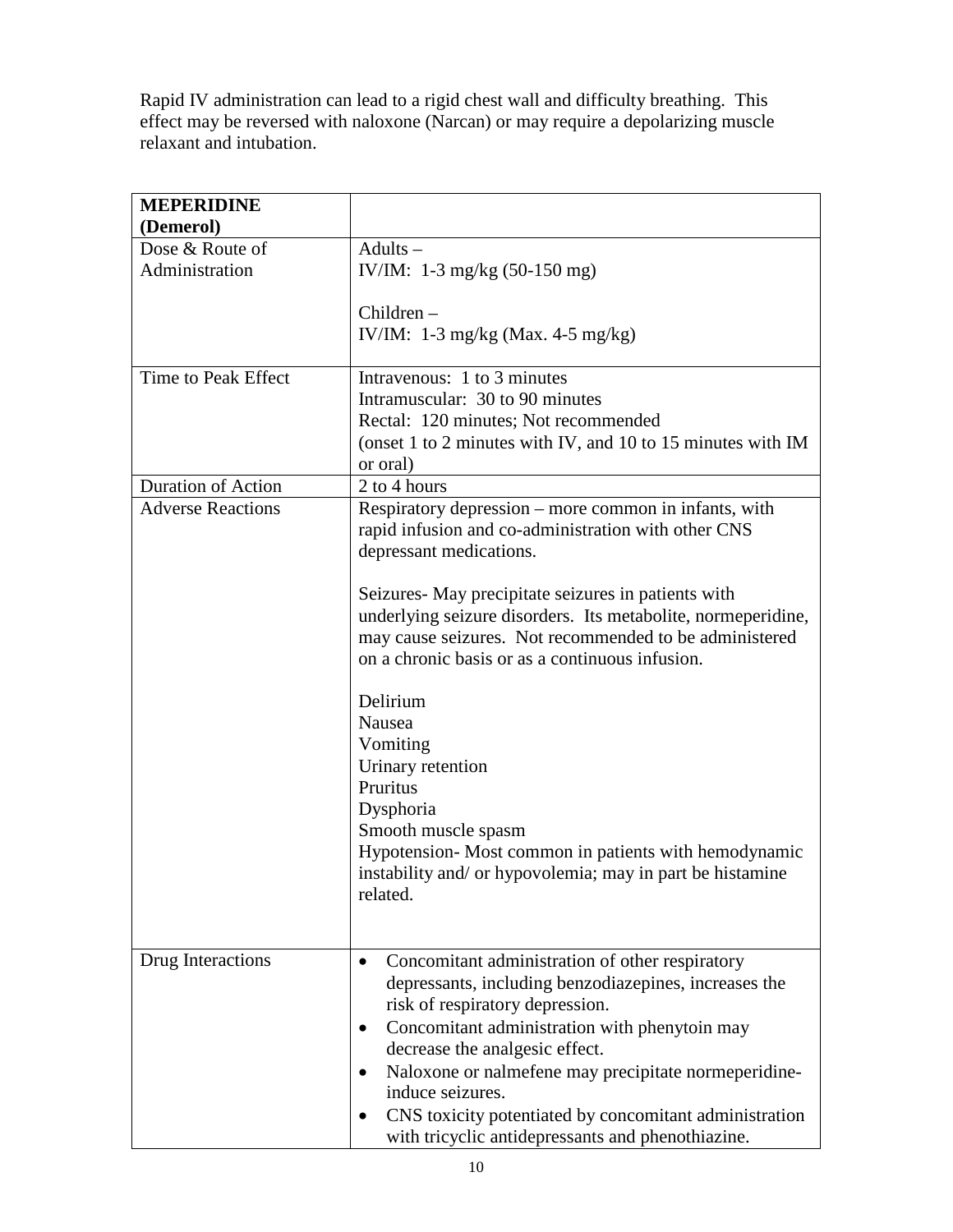| <b>Special Concerns</b> | Half-life 3 to 59 hours in neonates; elimination may be<br>Not recommended for use in<br>prolonged.<br>neonates.<br>Oral absorption may be increased and elimination<br>$\bullet$<br>prolonged in patients with liver disease.<br>Rectal administration is associated with delayed<br>$\bullet$<br>absorption and therefore potential for delayed<br>respiratory depression.<br>Use with caution in patients at risk of biliary<br>$\bullet$<br>cholelithiasis.<br>Seizures are caused by normeperidine, the main<br>٠ |
|-------------------------|------------------------------------------------------------------------------------------------------------------------------------------------------------------------------------------------------------------------------------------------------------------------------------------------------------------------------------------------------------------------------------------------------------------------------------------------------------------------------------------------------------------------|
|                         | metabolite. Should only be used on a short-term basis to<br>avoid accumulation of toxic metabolite.<br>Not recommended for use in patients with seizure<br>٠<br>disorders.<br>Normeperidine may accumulate in neonates and in<br>patients with decreased renal clearance, or patients<br>receiving prolonged therapy. Should not generally be<br>administered on a chronic basis or as continuous<br>infusion.                                                                                                         |
| Contraindications       | Hypersensitivity to meperidine<br>$\bullet$<br>Patients taking monamine oxidase inhibitors.<br>$\bullet$                                                                                                                                                                                                                                                                                                                                                                                                               |
| Antagonist              | Naloxone---may precipitate normeperidine- induced<br>$\bullet$<br>seizures<br>Nalmefene---may precipitate normeperidine- induced<br>$\bullet$<br>seizures                                                                                                                                                                                                                                                                                                                                                              |

| <b>MORPHINE</b>           |                                                                                                                                              |
|---------------------------|----------------------------------------------------------------------------------------------------------------------------------------------|
| Dose & Route of           | $A$ dults $-$                                                                                                                                |
| Administration            | IV: 0.05-0.1 mg/kg (1-15mg), repeat q 15 mins-4 hrs as<br>indicated; or by continuous IV $(1 \text{ mg/ml})$ in ICU setting<br>IM: $2-20$ mg |
|                           | Children:                                                                                                                                    |
|                           | IV/IM: $0.05 - 0.3$ mg/kg                                                                                                                    |
| Time to Peak Effect       | <i>Oral:</i> 60 minutes                                                                                                                      |
|                           | <i>Intravenous:</i> 3 to 5 minutes (CNS effect delayed compared                                                                              |
|                           | with synthetic opioids due to low fat solubility)                                                                                            |
|                           | <i>Intramuscular:</i> 10 to 30 minutes.                                                                                                      |
|                           | <i>Rectal:</i> 30 to 60 minutes: Not recommended.                                                                                            |
| <b>Duration of Action</b> | 3 to 5 hours                                                                                                                                 |
| <b>Adverse Reactions</b>  | Respiratory depression- More common in infants, with rapid                                                                                   |
|                           | infusion, and co-administration with other CNS depressant                                                                                    |
|                           | medications.                                                                                                                                 |
|                           | Circulatory depression                                                                                                                       |
|                           | Dysphoria                                                                                                                                    |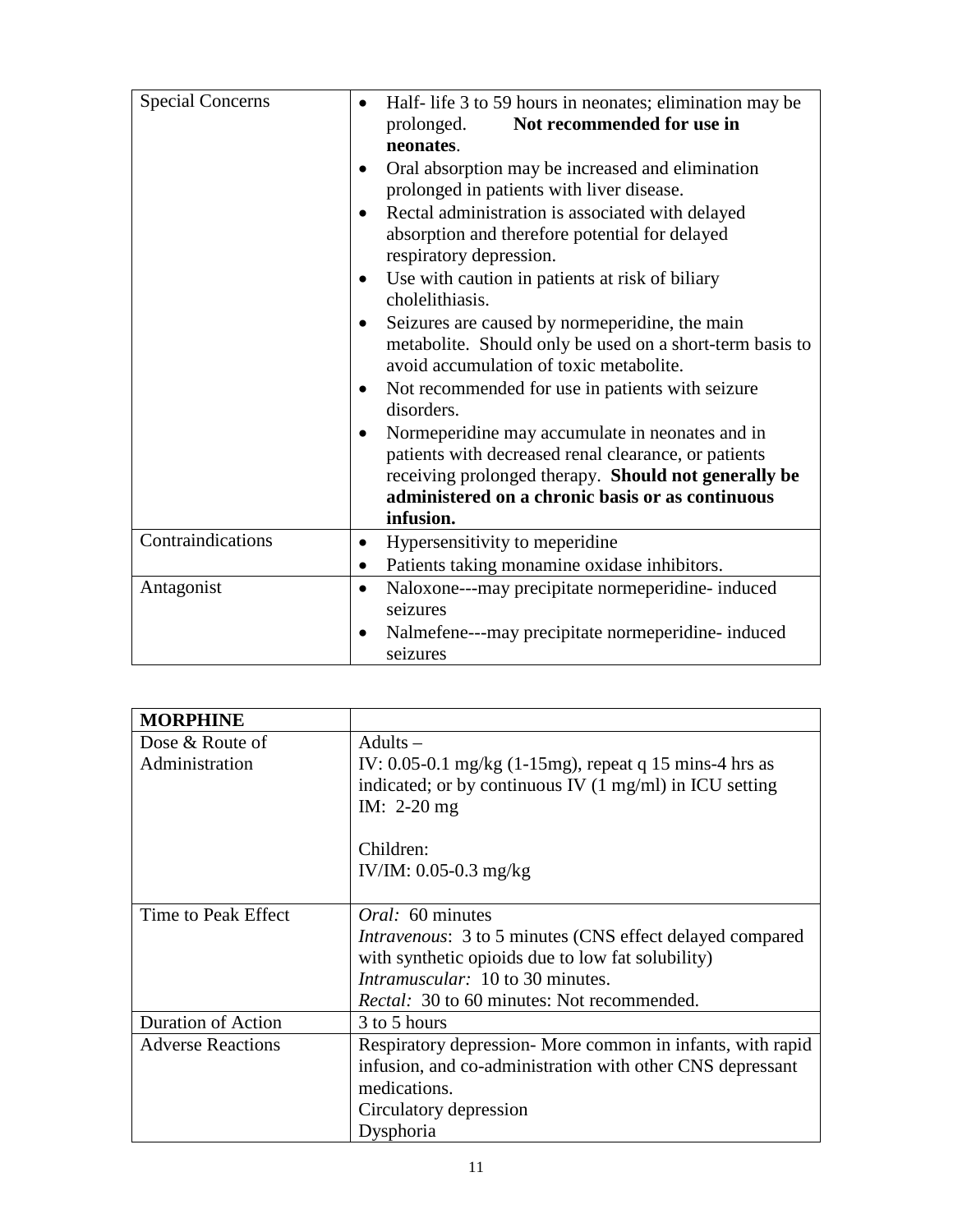|                         | Delirium                                                     |
|-------------------------|--------------------------------------------------------------|
|                         | Nausea                                                       |
|                         | Vomiting                                                     |
|                         | Smooth muscle spasm                                          |
|                         | Urinary retention                                            |
|                         | Pruritus                                                     |
|                         | Hypotension-Most common in patients with hemodynamic         |
|                         | instability and/ or hypovolemia; may in part be histamine    |
|                         | related.                                                     |
| Drug Interactions       | Concomitant administration of other respiratory depressants, |
|                         | including benzodiazepines, increases the risk of respiratory |
|                         | depression and prolongs the period of sedation.              |
| <b>Special Concerns</b> | Dose should be decreased in high-risk or debilitated         |
|                         | patients.                                                    |
|                         | Elimination may be prolonged in neonates.                    |
|                         | Rectal administration is associated with delayed             |
|                         | absorption and therefore potentially delayed respiratory     |
|                         | depression.                                                  |
|                         | Use with caution in patients at risk of biliary              |
|                         | cholelithiasis.                                              |
|                         | Use with caution in patients with asthma.<br>$\bullet$       |
| Antagonist              | Naloxone                                                     |
|                         | Nalmefene                                                    |

| <b>MIDAZOLAM</b>          |                                                                  |
|---------------------------|------------------------------------------------------------------|
| (Versed)                  |                                                                  |
| Dose & Route of           | Adults:                                                          |
| Administration            | IV: $0.5-2$ mg over 2 mins, repeat q 203 mins, repeat q 2-3 mins |
|                           | until desired effect, or, by continuous IV in ICU setting        |
|                           | IM: $0.02-0.1$ mg/kg $(1-7.5$ mg)                                |
|                           | PO: $0.5 - 0.8$ mg/kg (Max. 50 mg)                               |
|                           |                                                                  |
|                           | Children:                                                        |
|                           | IV/IM: $0.025 - 0.08$ mg/kg over 2 mins (max. 2.5 mg)            |
|                           | PO: $0.25 - 0.75$ mg/kg (Max. 20 mg)                             |
|                           |                                                                  |
| Time to Peak Effect       | <i>Oral</i> : 10 to 30 minutes                                   |
|                           | <i>Sublingual:</i> 10 to 15 minutes                              |
|                           | <i>Intravenous:</i> 3 to 5 minutes                               |
|                           | <i>Intranasal:</i> 10 to 15 minutes                              |
|                           | <i>Rectal:</i> 10 to 20 minutes                                  |
| <b>Duration of Action</b> | <i>Intravenous:</i> 20 to 60 minutes (dose related)              |
|                           | (elimination half-life 1.5 to 2.5 hours)                         |
|                           | Oral and Rectal: 60 minutes (dose related)                       |
| <b>Adverse Reactions</b>  | Respiratory depression- Dose and rate related, more pronounced   |
|                           | with IV route; more likely when co-administered with other CNS   |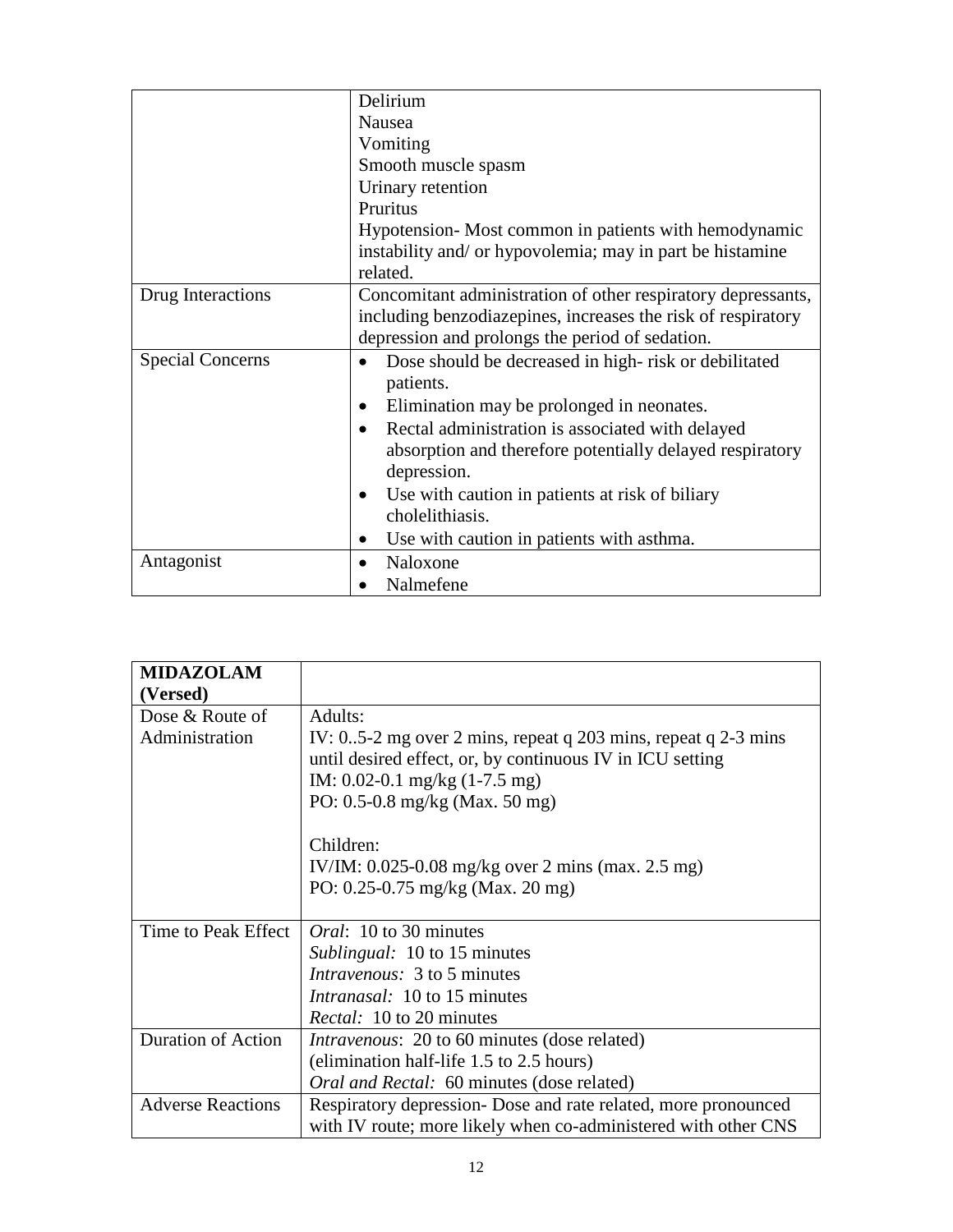|                         | depressant medications. Reduce initial dose by at least 25% to                                                                                                                                                                                                                                                                                                                                                                                                         |
|-------------------------|------------------------------------------------------------------------------------------------------------------------------------------------------------------------------------------------------------------------------------------------------------------------------------------------------------------------------------------------------------------------------------------------------------------------------------------------------------------------|
|                         | 33% when co-administered with an opioid.                                                                                                                                                                                                                                                                                                                                                                                                                               |
|                         | Ataxia                                                                                                                                                                                                                                                                                                                                                                                                                                                                 |
|                         | Paradoxical excitation                                                                                                                                                                                                                                                                                                                                                                                                                                                 |
|                         | Hypotension-Rapid administration in neonates, co-administration<br>of fentanyl in neonates.                                                                                                                                                                                                                                                                                                                                                                            |
|                         | Myoclonic, seizure-like activity- Rapid administration in neonates                                                                                                                                                                                                                                                                                                                                                                                                     |
|                         | Nasal burning- Following nasal administration.                                                                                                                                                                                                                                                                                                                                                                                                                         |
| Drug Interactions       | Concomitant administration with opioids, barbituates, or other<br>$\bullet$<br>CNS depressant medications increases the risk of respiratory<br>depression and apnea. When administered with opioids, the<br>initial dose should be reduced by at least 25% to 33%.<br>Use with other CNS depressant medications prolongs the<br>$\bullet$<br>recovery time.                                                                                                            |
|                         | Erythomycin and calcium channel blockers delay metabolism<br>through cytochrome p450 enzyme inhibition.<br>Neonates are particularly susceptible to hypotension with rapid<br>$\bullet$<br>IV administration or concomitant of fentanyl.                                                                                                                                                                                                                               |
| <b>Special Concerns</b> | Dose should be decreased in high risk or debilitated patients.<br>$\bullet$<br>Nasal administration is associated with burning sensation;<br>$\bullet$<br>potential for direct neurotoxicity (theoretic concern.)<br>Elimination may be prolonged in patients with congestive heart<br>٠<br>failure, in neonates, and in patients receiving vasopressors.<br>Midazolam is known to cause airway obstruction by reducing<br>$\bullet$<br>hypopharyngeal airway patency. |
| Antagonist              | Flumazenil (10g/kg over 15 seconds every 1 to 2 minutes up to 1<br>mg); observe at least 2 hours for resedation.                                                                                                                                                                                                                                                                                                                                                       |

| <b>DIAZEPAM</b>          |                                                                           |
|--------------------------|---------------------------------------------------------------------------|
| (Valium)                 |                                                                           |
| Dose & Route of          | Adult:                                                                    |
| Administration           | IV/IM/PO: $2-10$ mg (up to 20 mg may be used for procedures               |
|                          | after careful patient assessment                                          |
|                          | Children: (Rarely used)                                                   |
|                          | IV/PO: $0.05 - 0.25$ mg/kg                                                |
|                          |                                                                           |
| Time to Peak Effect      | <i>Oral</i> : 60 minutes                                                  |
|                          | <i>Intravenous:</i> 1 to 2 minutes                                        |
|                          |                                                                           |
| Duration of Action       | <i>Intravenous</i> : 2 to 6 hours—dose related (elimination half-life 20) |
|                          | to 40 hours)                                                              |
| <b>Adverse Reactions</b> | Respiratory depression- Dose and rate related, more pronounced            |
|                          | with IV route; may be exacerbated by rapid administration and             |
|                          | co-administration of other CNS depressant medications.                    |
|                          | Ataxia                                                                    |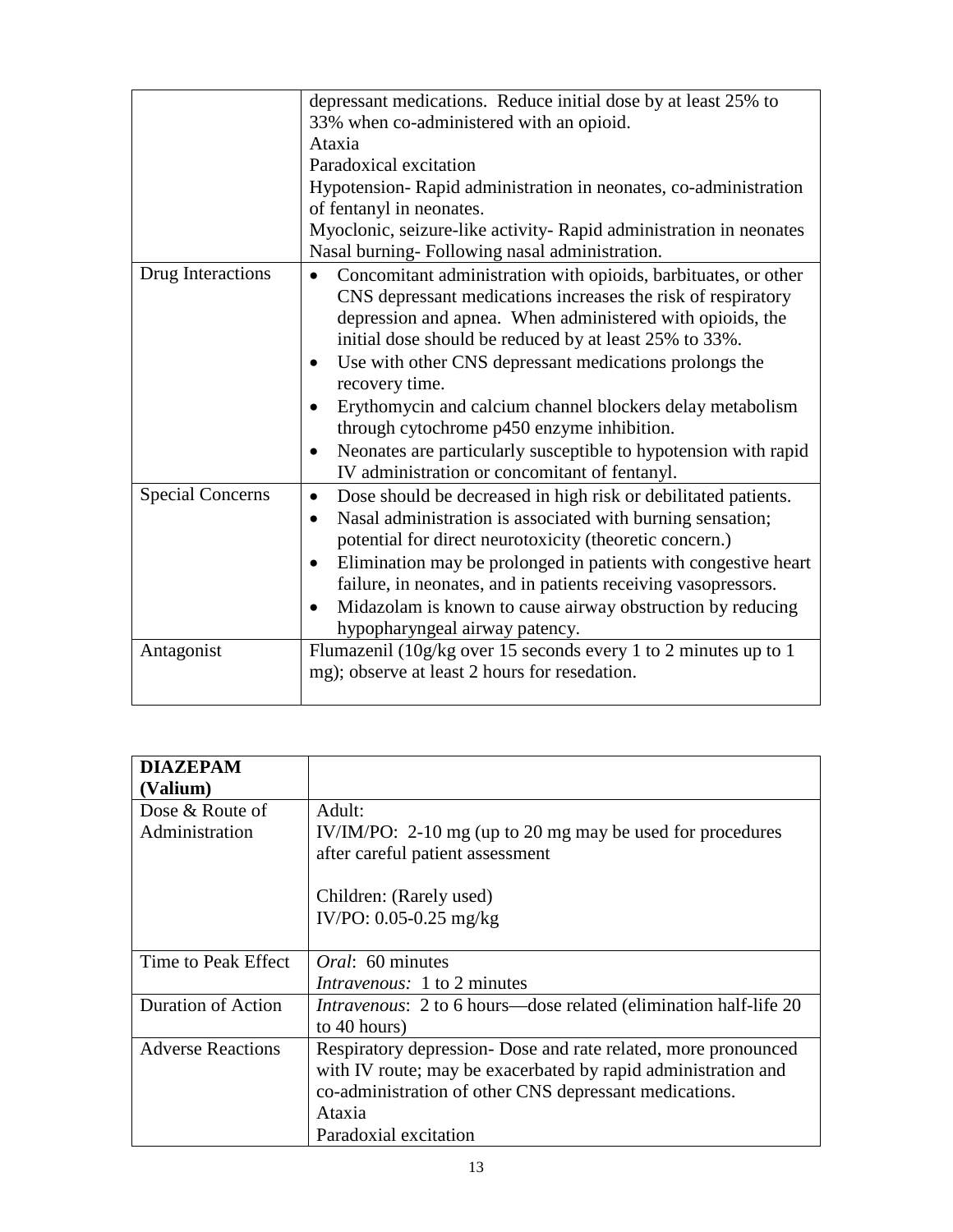|                         | Pain and phlebitis at injection site-Slow administration,                                                                                                                                                                                                                                                                                                                                                                     |
|-------------------------|-------------------------------------------------------------------------------------------------------------------------------------------------------------------------------------------------------------------------------------------------------------------------------------------------------------------------------------------------------------------------------------------------------------------------------|
|                         | preferable in largest possible vein.                                                                                                                                                                                                                                                                                                                                                                                          |
|                         | Hypotension-Increased risk of hypotension with rapid IV                                                                                                                                                                                                                                                                                                                                                                       |
|                         | administration,                                                                                                                                                                                                                                                                                                                                                                                                               |
| Drug Interactions       | Concomitant administration with opioids, barbiturates, or<br>other CNS depressant medications increases the risk of<br>respiratory depression and apnea. When administered with<br>opioids, the initial dose should be reduced by at least 25% to<br>33%.<br>Use with other CNS depressant medications prolongs the<br>recovery time.                                                                                         |
|                         | Clearance can be delayed when administered in association<br>with cimetidine (Tagamet).                                                                                                                                                                                                                                                                                                                                       |
| <b>Special Concerns</b> | Elimination prolonged (half-life as long as 100 hours) in<br>$\bullet$<br>premature neonates; prolonged sedation may result.<br>Because of the possibility of impaired metabolism, caution<br>should be used in patients with severe hepatic dysfunction.<br>Pharmacologically active metabolite, desmethyldiazepam, has<br>a half-life of 30 to 219 hours.<br>Dose should be decreased in high risk or debilitated patients. |
| Contradictions          | Patients with known sensitivity to benzodiazepines.<br>$\bullet$<br>Patients with acute narrow-angle glaucoma or those with<br>$\bullet$<br>open-angle glaucoma who are not receiving therapy.                                                                                                                                                                                                                                |
| Antagonist              | Flumazenil (10g/kg over 15 seconds every 1 to 2 minutes up to 1<br>mg); observe at least 2 hours for resedation.                                                                                                                                                                                                                                                                                                              |

# **\*\*\*\*See attached Drug Table for additional information**

# **Ketamine**

#### *NOTE: Ketamine use for moderate sedation is restricted to anesthesiologists and ED physicians and may only be administered by a physician.*

Ketamine is a short-acting, hallucinogenic, "dissociative" anesthetic. In large doses ketamine can induce general anesthesia, but in smaller doses the patient has the sensation of being "dissociated" and "removed from their body," enough to tolerate surgical procedures. It also has direct analgesic properties. Ketamine is related to phencyclidine (PCP) and has the potential to cause hallucinations.

# **Reversal Agents**

Reversal agents are drugs that counteract the effects of other drugs. The reversal agent used for benzodiazepines is flumazenil (Romazicon), and the reversal agent used for narcotics is naloxone (Narcan).

**Flumazenil** (Romazicon) is a benzodiazepine antagonist. It competes for receptor sites thereby reducing or reversing the effects of the benzodiazepine. The dosage is 0.1-0.2 mg every 30 seconds until the desired effect is achieved or until 2 mg is given. The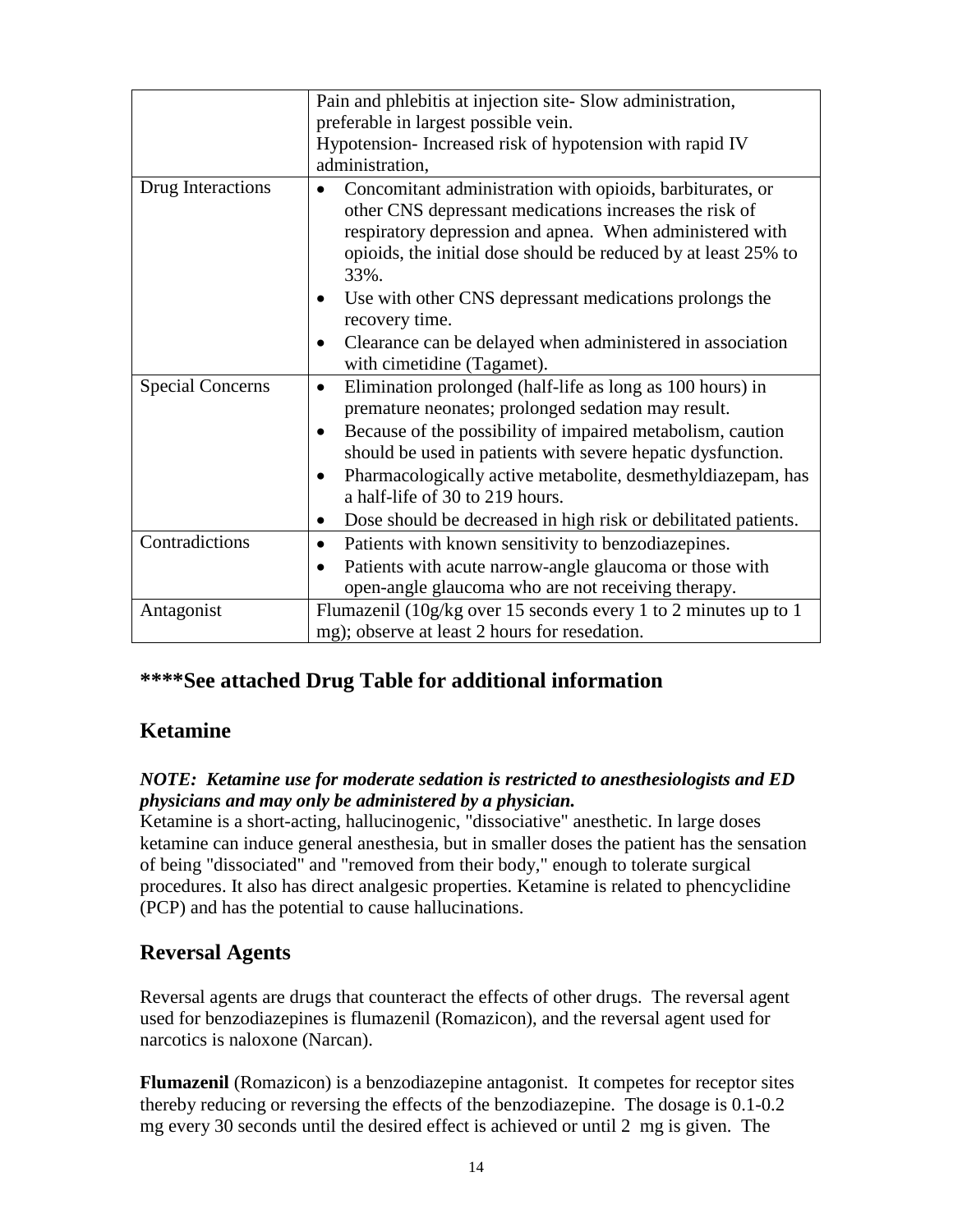effect lasts for about 1 hour. The effects of the benzodiazepine can return because of the disparity in the half-lives of the two drugs. Patients should be observed for resedation for at least 2 hours after administration.

Patients receiving benzodiazepines chronically are at risk for grand mal seizures with the use of flumazenil. Also, patients with a history of seizures should receive this medication with extreme caution. Seizures have occurred after the reversal of benzodiazepines even with patients not dependent on their use. For this reason, flumazenil should not be used as a matter of routine. If needed, it should be administered slowly and the patient should be carefully and continuously monitored.

**Naloxone** (Narcan) is a pure narcotic antagonist. It competes for the receptor sites thereby reversing the effect of the narcotic. It is important to note that all opioid effects are reversed in parallel. This means that rapid injections of naloxone not only reverse sedation and respiratory depression, but analgesia as well. This sudden unmasking of pain may result in significant sympathetic and cardiovascular stimulation, which in turn can cause hypertension, stroke, tachycardia, arrhythmias, pulmonary edema, congestive heart failure, and cardiac arrest.

Naloxone can be given in 0.1- 0.2 mg dose and repeated every 2-3 minutes until the patient is alert with adequate ventilation yet without significant pain or discomfort. The effects are seen in 1-2 minutes and last from 1-4 hours. The half-life of Naloxone is 60- 90 minutes. Because of this short half-life, patients can become re-narcotized after the effects of naloxone have worn off. Patients should be closely monitored to watch for resedated

# **Post-procedure Physician Responsibilities**

Responsibilities of the physician include:

- Directing and providing of emergency interventions as necessary
- Dictation of operative note as per hospital policy

# **Documentation**

Documentation should include:

- Dosages, route, time and effect of all drugs used
- Type and amount of fluids administered, including blood and blood products, monitoring devices or equipment used
- Heart rate, rhythm, blood pressure, respiratory rate, oxygen saturation, and level of consciousness
- Interventions and the patient's response to the interventions
- Untoward or significant patient reactions and their resolution or outcome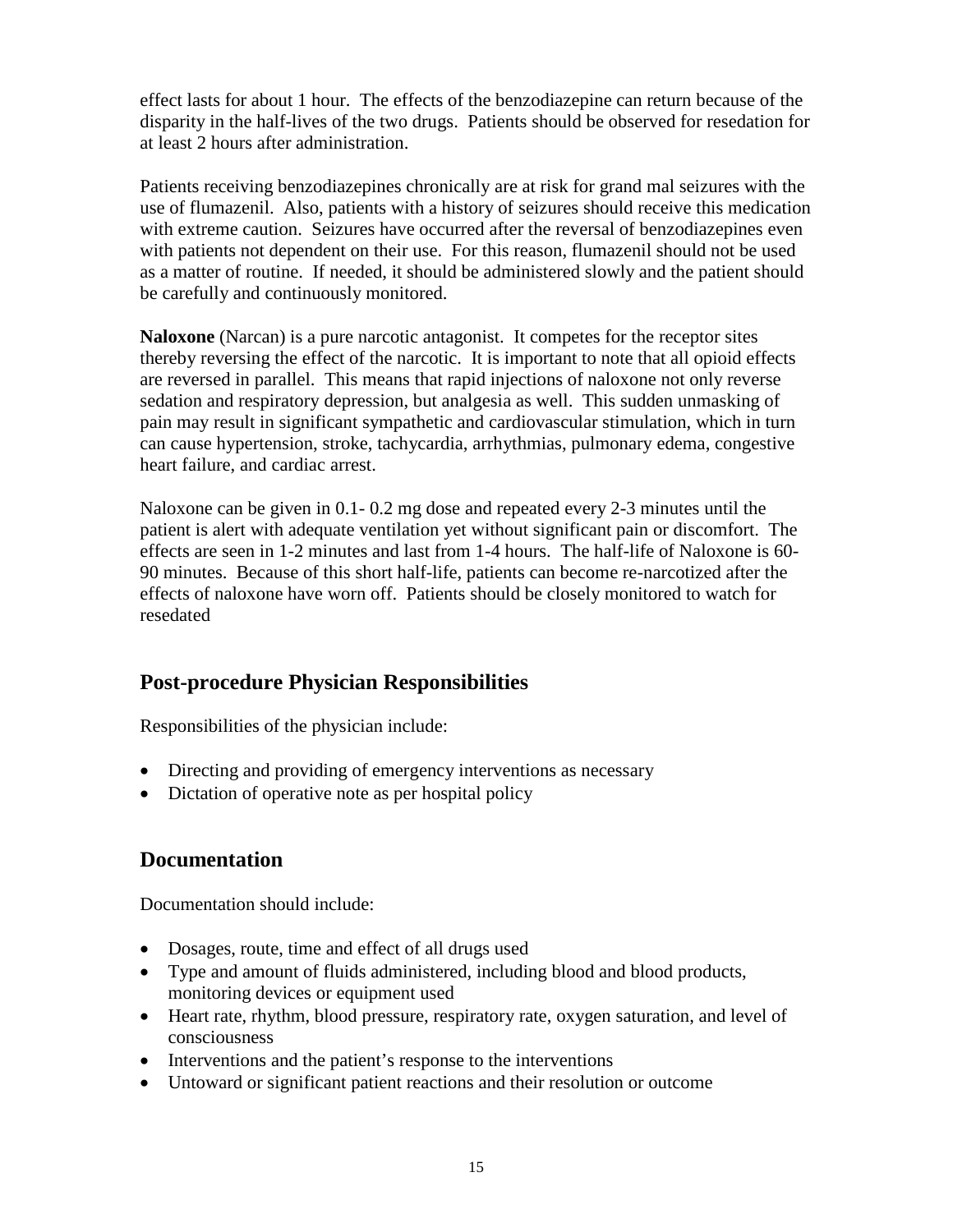# **Patient Monitoring by Nursing**

The patient must be continuously monitored from the start of moderate sedation until the time discharge criteria are met. Baseline vital signs, oxygen saturation level, heart rate, rhythm, and level of consciousness are the minimum assessment parameters obtained and documented prior to sedation. The patient should be monitored continuously during the procedure with vital signs recorded at **5-minute** intervals (more frequently if patient condition warrants) and at **15-minute** intervals during the recovery phase, and at any significant event in either phase. **THE RN MONITORING THE PATIENT MAY NOT BE ENGAGED IN ANY OTHER ACTIVITY DURING THE PERIOD OF MODERATE SEDATION!** The nurse should immediately report any unexpected response by the patient to the physician. These include, but are not limited to variations from baseline in BP or pulse; cardiac dysrhythmias (continuous); variations in baseline of oxygen saturation (continuous monitoring); dyspnea, apnea, or hypoventilation; diaphoresis (may signify myocardial ischemia); inability to arouse the patient; or the need to maintain the patients airway mechanically. Post-procedure monitoring may be discontinued when the patient reaches an Aldrete score within 1 point of original score. This timeframe will be at least 30 minutes*.* Monitoring equipment may be removed at this time. A score within 1 point of original score indicates a return to patient's preprocedural status for the following:

- a. Oxygen saturation greater than 92% on room air/return to pre-procedural baseline.
- b. Level of consciousness
- c. Color
- d. Blood pressure within 20% of baseline
- **e.** Ability to move 4 extremities on command consistent with pre-procedural assessment

# **Emergency Interventions**

Overdose or adverse drug reactions may cause respiratory depression, hypotension, and impaired cardiac function. The Physician and the RN must be ready to intervene if these complications arise. Emergency interventions include, but are not limited to, airway management, reversal of sedating medications and other measures such as basic and advanced cardiac life support.

# **Respiratory Depression and Hypoventilation**

Decreased or shallow respiration and decreased oxygen saturation demonstrate respiratory depression, which can progress to respiratory arrest. Respiratory depression should be treated with oxygen and airway management. *The most effective way to open the airway is the head tilt-jaw lift.* Often this maneuver alone is enough to improve ventilation and oxygen saturation. Every patient should have supplemental oxygen throughout the procedure. If the patient is breathing and the oxygen saturation is low, the flow of nasal oxygen may be increased. Encourage the patient to take deep breaths. If the patient is breathing but the oxygen saturation remains low, change the nasal oxygen to a 100% non-rebreathing facemask. If efforts remain unsuccessful, bag-mask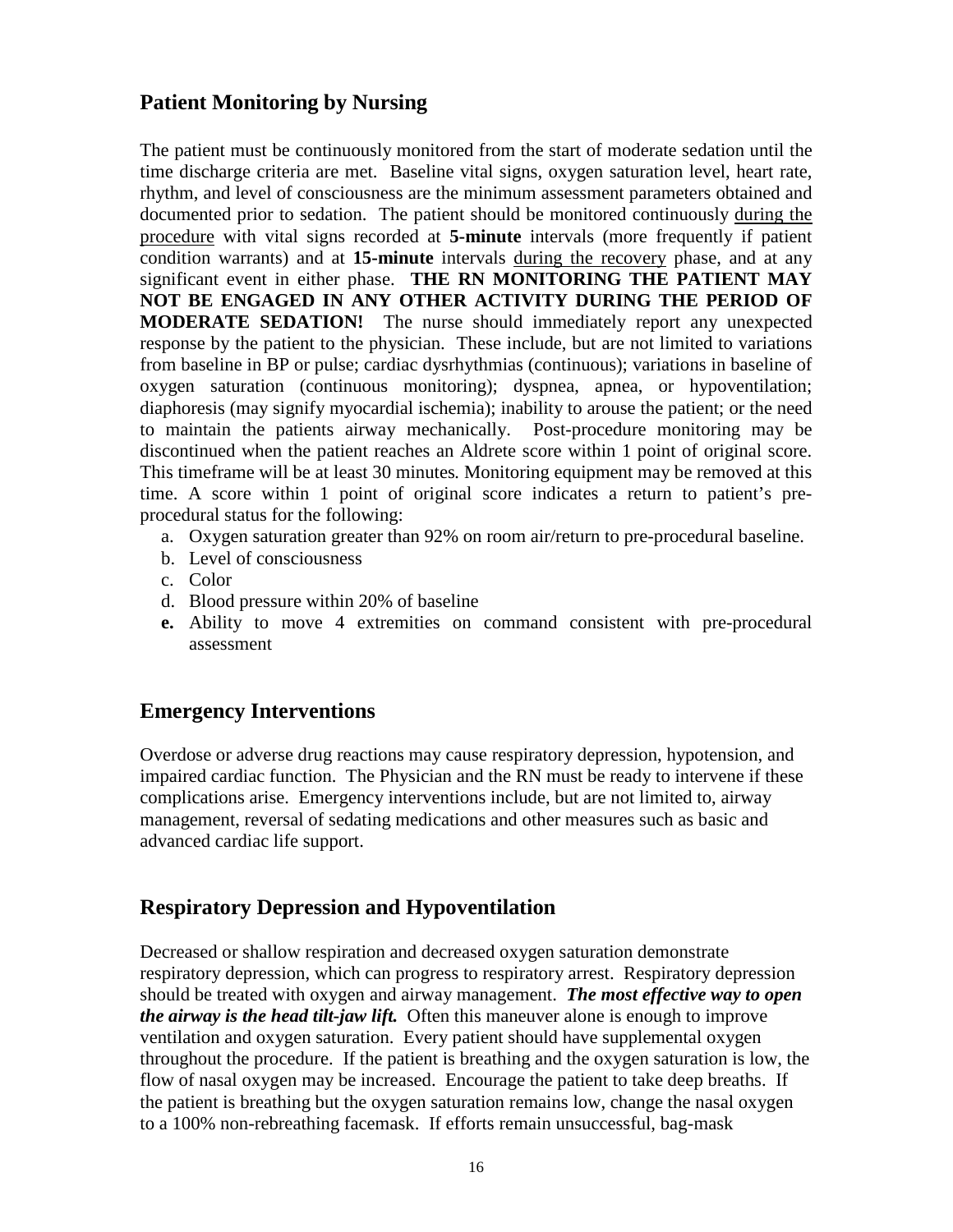ventilation of the patient is necessary. Continue to mask ventilate the patient until the oxygen saturation improves. If the condition does not improve, consult an anesthesia provider promptly.

# **Cardiac Complications and Hypotension**

Hypotension is another complication of moderate sedation. Hypotension may sometimes be corrected by placing the patient in the Trendelenburg (head down) position and giving IV fluids. If this intervention does not improve the blood pressure, more aggressive drug therapy is needed. If problems continue, call for help before the situation gets worse.

Another potentially lethal complication of conscious sedation is cardiac arrhythmias. Cardiac arrhythmias must be recognized and treated quickly for positive patient outcomes. **REMEMBER: IF YOU ARE IN DOUBT IT IS SAFER TO CALL FOR HELP!** If your patient arrests, begin CPR immediately and have your tech or nurse call a "Dr. Leo" code.

# **Discharge Criteria**

Patients who have received moderate sedation must go to the PACU or another recovery area with comparable monitoring capabilities post procedure. Monitoring will be continued at 5-15 minute intervals. The patient must meet specific discharge criteria for the recovery area before returning to the floor or being discharged. Patients receiving reversal agents will be monitored for 2 hours post-procedure to ensure that they do not resedate prior to discharge.

# **Nursing Responsibility**

Responsibilities of the RN include:

- Knowledge of the goals of IV sedation
- Administration of medications per physician's orders
- Uninterrupted observation and monitoring of the patient from time of moderate sedation until time of discharge
- Documentation
- Provision of appropriate emergency intervention as necessary